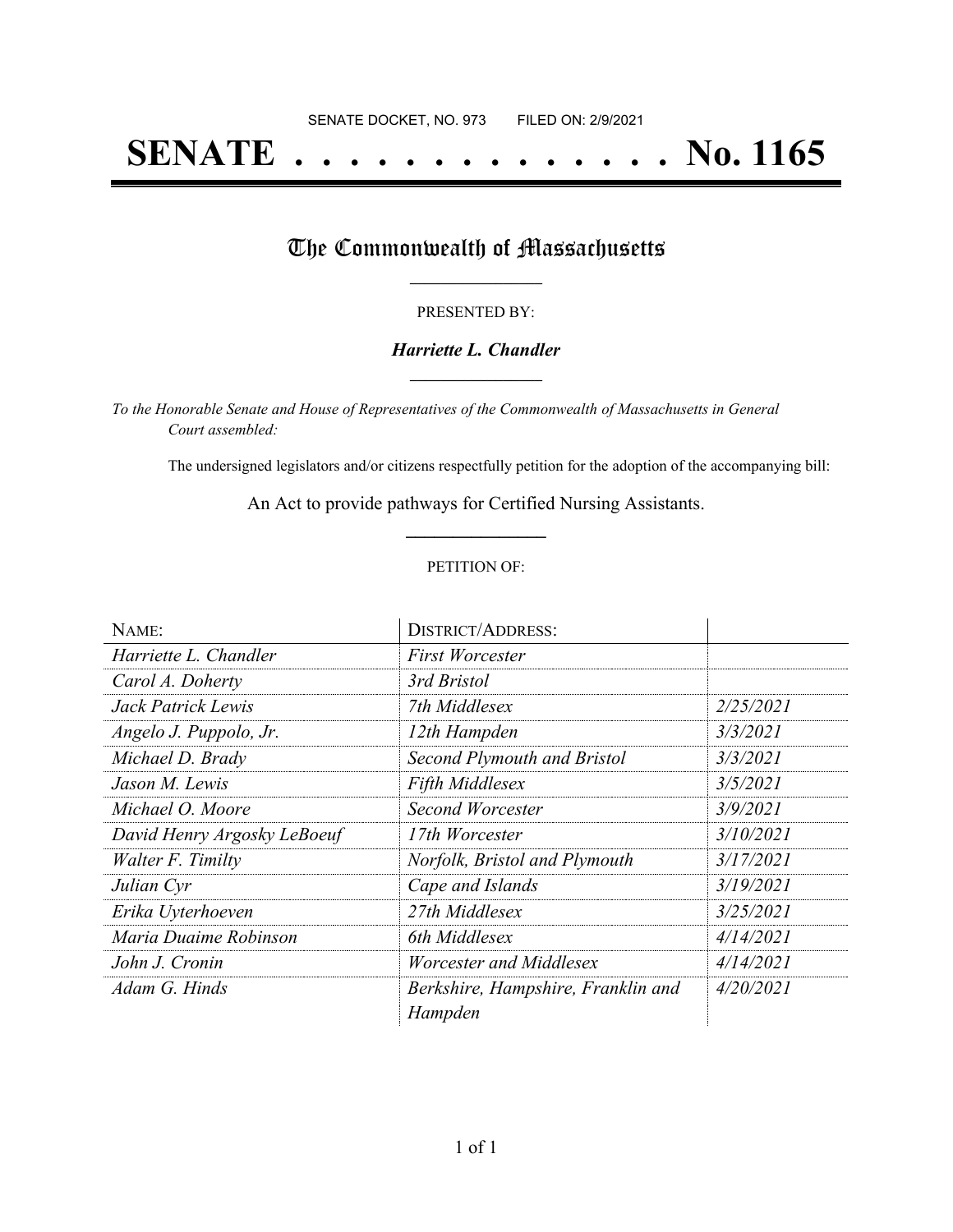#### SENATE DOCKET, NO. 973 FILED ON: 2/9/2021

## **SENATE . . . . . . . . . . . . . . No. 1165**

By Ms. Chandler, a petition (accompanied by bill, Senate, No. 1165) of Harriette L. Chandler, Carol A. Doherty, Jack Patrick Lewis, Angelo J. Puppolo, Jr. and other members of the General Court for legislation to provide pathways for Certified Nursing Assistants. Labor and Workforce Development.

## The Commonwealth of Massachusetts

**In the One Hundred and Ninety-Second General Court (2021-2022) \_\_\_\_\_\_\_\_\_\_\_\_\_\_\_**

**\_\_\_\_\_\_\_\_\_\_\_\_\_\_\_**

An Act to provide pathways for Certified Nursing Assistants.

Be it enacted by the Senate and House of Representatives in General Court assembled, and by the authority *of the same, as follows:*

1 SECTION 1. Comprehensive Strategic Plan

 Notwithstanding any general or special law to the contrary, the Executive Office of Health and Human Services (EOHHS), in consultation with the Department of Public Health, the Massachusetts Healthcare Collaborative, the Commonwealth Corporation, the 1199SEIU Training and Upgrading Fund, the Massachusetts Senior Care Association, the Massachusetts Hospital and Health Systems Association, and other stakeholders as the executive office may determine, shall develop a comprehensive strategic plan for reducing expected Certified Nursing Assistant (CNA) labor shortages by creating education and training programs at the scale required and matching those programs with clinical slots and employment opportunities with health care providers across the Commonwealth. This new comprehensive strategic plan shall include but not be limited to strategies, programs, initiatives, and new state funding addressing the following matters: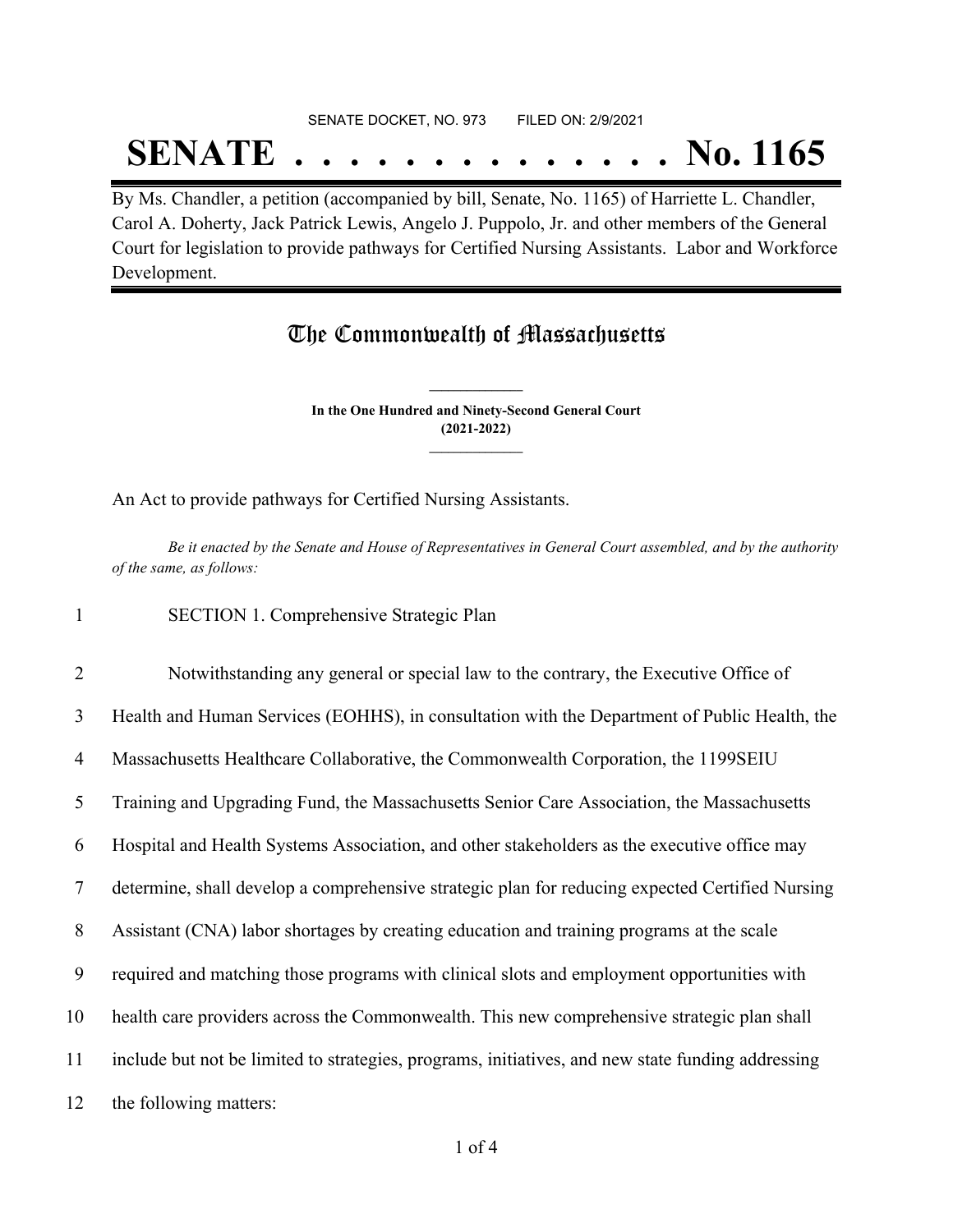1) General Awareness: Improving awareness of the range of CNA career opportunities in multiple care settings, and other opportunities for career advancement;

 2) Expanded Training Sites & Slots: Expansion of the types of approved clinical training sites and available slots for those training to become CNAs including but not limited to the establishment of clinical training slots in additional health care settings beyond long term care facilities, the use of clinical training alternatives through simulations and/or virtual reality, and/or a reduction in the numbers of clinical placement hours required for CNA certification;

 3) Alternative Trainings: Expansion of alternative education programs, including but not limited to more flexible scheduling, stackable credentialing programs, and work-based apprenticeships;

 4) Additional Testing: Expansion of state contracting for CNA testing that creates additional sites for and administrators of the Nurse Aide Competency Evaluation tests; and

 5) Improved Coordination: More coordination among existing worker training initiatives conducted by the Executive Office of Labor and Workforce Development, the Department of Higher Education, the Commonwealth Corporation, and by any other state agencies and subcontracted organizations.

 Not later than nine months after passage of this Act, the executive office shall prepare and distribute a final report detailing the elements of the comprehensive strategic plan and offering findings and recommendations for subsequent legislative, regulatory or other state action to the joint committee on labor and workforce development, the joint committee on health care financing, and to the house and senate committees on ways and means.

of 4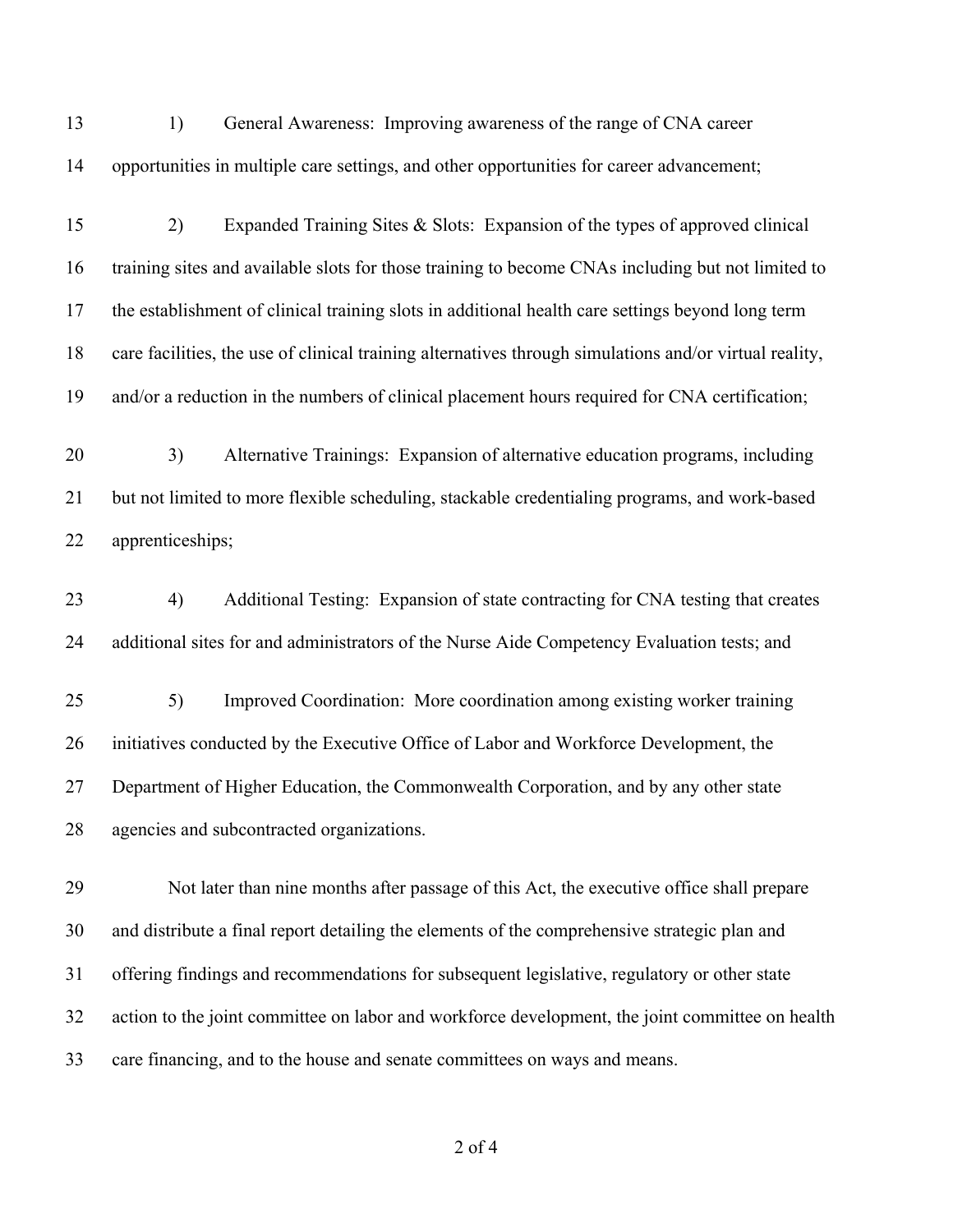#### SECTION 2. Incumbent Health Care Worker CNA Certification Pilot Program

 (a) EOHHS shall, within six months of the effective date of this act, fund, establish and implement an Incumbent Health Care Worker CNA Certification Pilot Program (the Pilot) to demonstrate the impact of a program for work-based learning programs that offer paid training of incumbent health care workers with limited access to current CNA certification training and difficulty attending traditionally scheduled classes while fulfilling their current work responsibilities. Such Pilot shall include state funding and/or supplemental provider rates that offset employer's cost of providing this training and that shall be utilized to offer paid training opportunities.

 (b) There shall be a Health Care Worker CNA Certification Pilot Program Advisory Committee. The secretary of health and human services or their designees shall appoint such advisory committee to represent significant constituencies, beneficiaries and stakeholders including but not limited to the chairs of the joint committee on labor and workforce development, labor organizations, community-based organizations and nonprofit education, training or other service providers, a representative from the Commonwealth Corporation, the 1199SEIU Training and Upgrading Fund, the Massachusetts Senior Care Association, the Massachusetts Hospital and Health Systems Association, and other stakeholders as the executive office may determine.

 (b) The advisory committee shall advise the coordinator on matters and policies affecting Health Care Worker CNA Certification Pilot Program. The committee shall supply constituent focused labor market information, review general programmatic parameters and guidelines, and